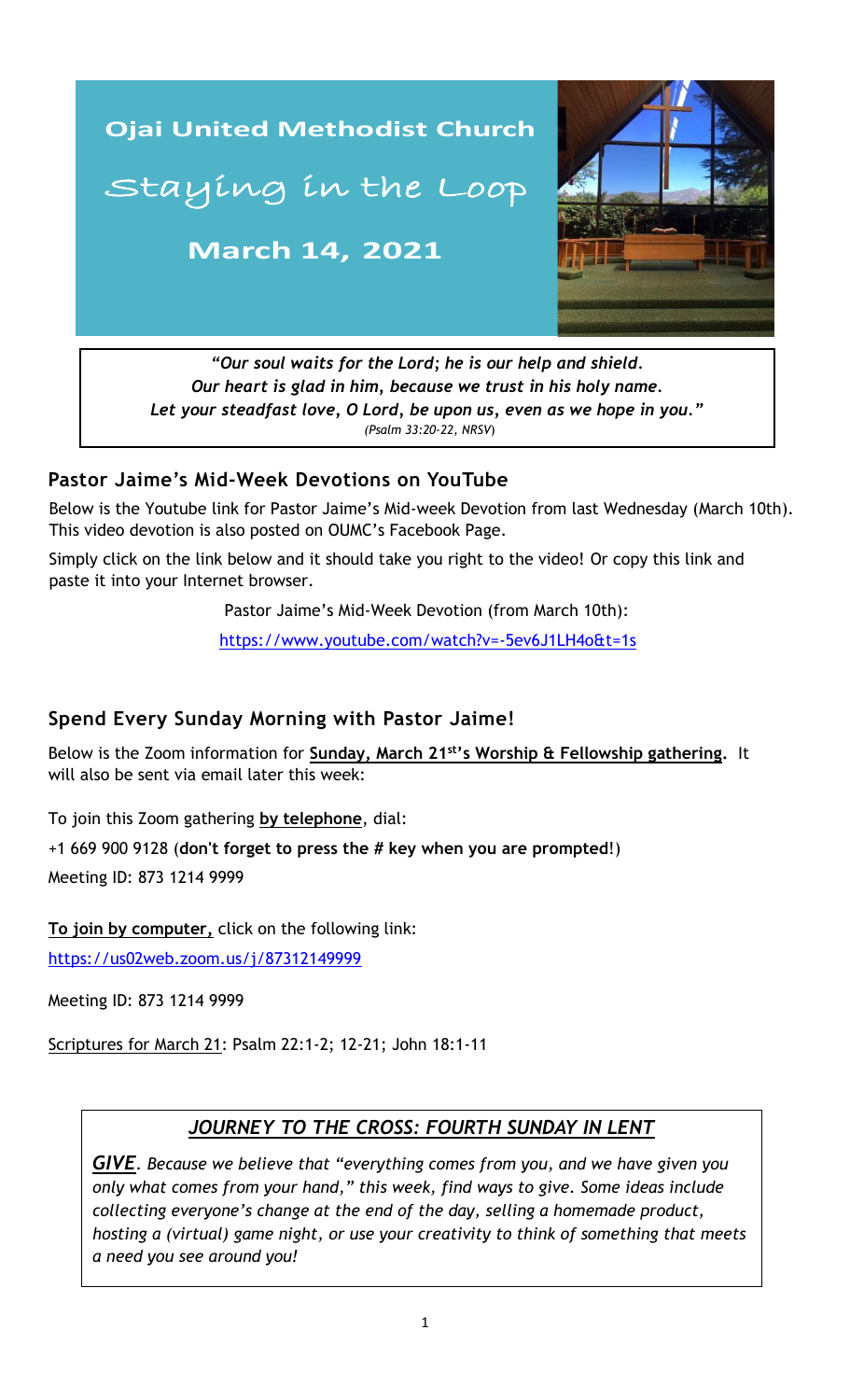# **How Did Lilies Come to Be Easter Lilies?**

The Easter lily is a relatively new tradition - first brought to the United States in 1882 from Bermuda. The large, pure-white blossoms remind Christians of the pure, new life that comes through the Resurrection of Jesus.

According to legend, when Jesus prayed in the Garden of Gethsemane, the flowers bowed their heads in grief and pity. "But the proud lily would not bow its lovely white head.

"The next day, the lily discovered that Jesus was going to be crucified. The flower felt so miserable about how it had acted ... that it bowed its head in shame. To honor the Lord Jesus and to show its sorrow, the lily has grown with a down-turned blossom ever since that first Good Friday. (*Courtesy: [https://www.umc.org/en/content/why-eggs-why-lilies-easter](https://www.umc.org/en/content/why-eggs-why-lilies-easter-traditions-explained)[traditions-explained](https://www.umc.org/en/content/why-eggs-why-lilies-easter-traditions-explained)*).

#### **How Do the Birds and Bees Symbolize Resurrection?**

The robin, a very common bird in the U.S., has a red breast and a legend to explain it. Seems that once a gray robin flew to Christ's crown of thorns to draw out a thorn, and when it did, a drop of Christ's blood fell on its breast, leaving a stain forevermore.

#### **Bees**

It takes lots of buzzing bees to spread the pollen and make flowers grow. The honey these creatures create is a biblical symbol of God's favor. The Torah agrees, for it describes God's promised land again and again as "flowing with milk and honey." (*Courtesy: https://www.umc.org/en/content/spring-symbols-remind-us-of-resurrection*).

## **Pray Unceasingly…**

Although we are not currently able to gather in person to worship or pray, we most certainly can still pray together! As the Apostle Paul wrote in his Epistle to the Romans (Chapter 8), "*Nothing can separate us from the love of God through Christ Jesus*." Prayer connects us all, as God's Children. And nothing can ever separate us!

This week let us be in prayer for each other and for our dear brothers and sisters listed below.

**For strength and health:** Jennie Leidig (recovering from a bad fall); Linda Aldous (back surgery on March 16<sup>th</sup>); Kevin Ball (Jean Ball's grandson, who suffered a stroke); Lyle (Nancy Dennis' brother, suffering from Multiple Myeloma); Brandon (brother of Linda Aldous & Carol Longhom's friend diagnosed with cancer); Brenda Nelson and Bob Murphy (Marie Forrest's cousins); Jesse Rusch; Lisa (Doreen's niece); Katie (friend of Soni Wright); Carol Longhom; Aleena (granddaughter of the Dennis's); Linda Harris; Laurie King; Stella Lorraine Preston.

**Our homebound friends:** Lorayn Nelson, Robin Chambliss, Bob Unruhe, Norma Mitrany, Elaine Nelson, Allen Spencer, Lynn Hernandez, Jeanne Keyser, Pauline Larwood.

**For our Covenant Churches:** Crescenta Valley UMC (Montrose) and Pastor Paul Tangonan; Eastern Sierra Cooperative Parish: Bishop First UMC, Big Pine: Community UMC, Independence: Pioneer Memorial UMC, and Pastors David and Anna Crews Camphouse.

**For our Church Leadership:** North District Office; Rev. Jim Powell; staff and district leaders; Cal-Pac Conference; Bishop Grant Hagiya; staff and conference leaders.

#### **Other prayers:**

\_\_\_\_\_\_\_\_\_\_\_\_\_\_\_\_\_\_\_\_\_\_\_\_\_\_\_\_\_\_\_\_\_\_\_\_\_\_\_\_\_\_\_\_\_\_\_\_\_\_\_\_\_\_\_\_\_\_\_\_\_\_ financial issues due to loss of jobs and/or unemployment; all who are feeling anxious and All those effected by COVID-19; all people in the work field battling and working with COVID-19 head on; all who are quarantined; all who are alone in hospitals; all who are facing uncertain; all who are navigating how to remain connected with loved ones; Immigrants and their families; a sense of community among students; our UMC Denomination; Veterans those serving and their families; Ojai's Homeless neighbors; the continued actions of justice in the Black Lives Matter movement; the young people who are demanding change with respect, peace, and their powerful voices; for the mental health and stability of all people during these trying times…

## *GOD… IN YOUR MERCY… HEAR OUR PRAYERS. AMEN!*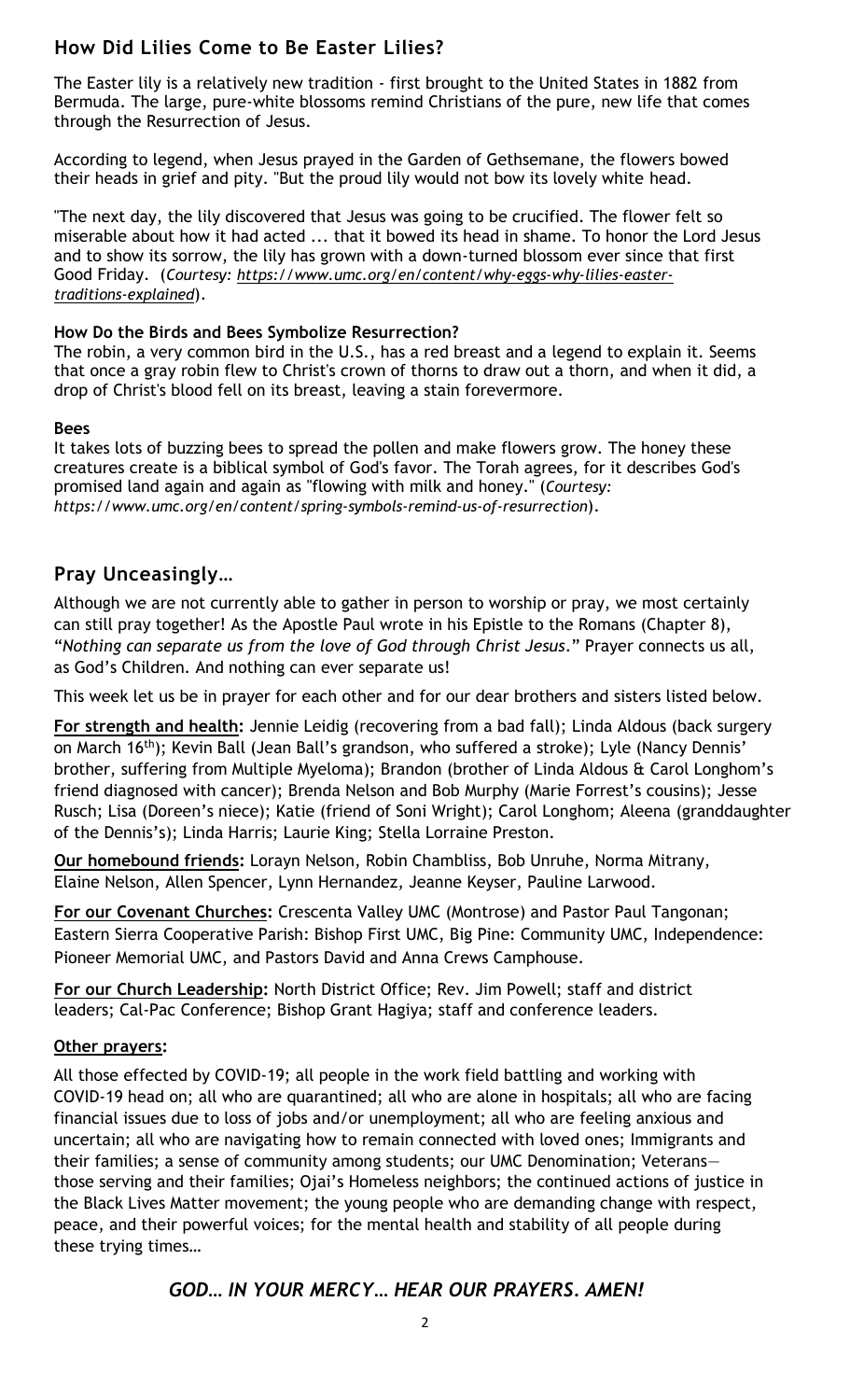# *From the Pastor's Desk...*

Today, silence seems to elude us. As a society, we wake up to the buzzing, music, and news programs of our radios. Then we walk outdoors into a noisy world – the clamor and commotion of cars; the roar and angry honks of overloaded highway traffic, and the endless "white noise" of crowds and conversations. Even when we duck into elevators or grocery stores, "Muzak" tags along - we can't hide from it! Sadly, we even play into it ourselves with the endless chatter of movies and video games not only on our TVs but now on our iPhones, Smartphones, Bluetooth, Droids, MP3 players, iPods, and iPads. And we take these handy, portable devices with us everywhere we go. We act as if we're *afraid* there won't be enough for us to listen to… *in the stillness.* 

In the heart of the temple, within its inner-most sanctuary was the "Holy of Holies," where only the High Priests were allowed to visit. And within the Holy of Holies, separated by partitions and curtains, sat the Ark of the Covenant itself. The Ark comprised part of the throne – the "kapporeth" or "mercy seat" – that was nothing more than a flat slab of gold resting on the top of the Ark. So whenever the High Priests would enter the Holy of Holies, all that greeted them was a blank slab of open space. The most sacred space where God was in the midst of the Hebrew people was empty. Empty and *silent!* What the Israelites carried with them, throughout those 40 years in the wilderness and protected with their very lives, was a seat with nothing visible *on* it, but everything *in* it. Later, when Jews made the pilgrimage to the Temple in Jerusalem to experience God's mercy and comfort, in reality, they visited an empty space… a "holy absence" and a "holy silence."

Jesus' cleansing of the temple – chasing out the animals as well as the money changers and overturning their tables – is recorded in all three Synoptic Gospels (Matthew, Mark, and Luke) and in the Gnostic Gospel of John. Jesus's rampage in the temple was partly a reaction against the intrusions of unholy images into this sanctuary, but also "unholy *noise*." Jesus saw the temple site was gradually being transformed from a center of spirituality into a place where the hustle and bustle drowned out any possibility for God to be heard above the hubbub. Jesus sought to restore the temple to a place of worship, where persons could again hear God speaking in their midst.

During this Lenten season we seek to renew our commitments to God and to Christ, remembering how easily the noise and pressures of our harried lives drown out the steady influence of God's voice within us. First Kings 19:11-2 related just such an experience in the life of the great prophet, Elijah. Despite his great accomplishments for God there came a time when his faith fell apart, because Jezebel vowed to take his life. And, gripped by fear, Elijah fled for his life and returned to the holy mountain, to the place where tradition said God had spoken to his people. And Elijah returned to the mountain, expecting God to bolster his faith by speaking out of the earthquake, wind, and fire. And he is told to "go out and stand on the mountain before the Lord, for the Lord is about to pass by." Then we read, "Now there was a great wind, so strong that it was splitting mountains and breaking rocks in pieces before the Lord, but the Lord was not in the wind; and after the wind an earthquake, but the Lord was not in the earthquake; and after the earthquake a fire, but the Lord was not in the fire, but after the fire… *a sound of sheer silence*." And Elijah perceived it!

At the most critical time in his life, Jesus sought the quiet seclusion of the Garden of Gethsemane. There he found the indomitable power to pray, "Not *my* will – but *yours* – be done." Our culture expects God to proclaim God's self at the top of God's lungs - but God appears to us, not with clanging symbols or blaring trumpets, or thundering timpani, but in the still small voice…. in the sounds of silence.

Grace & Peace,

Pastor Jaime